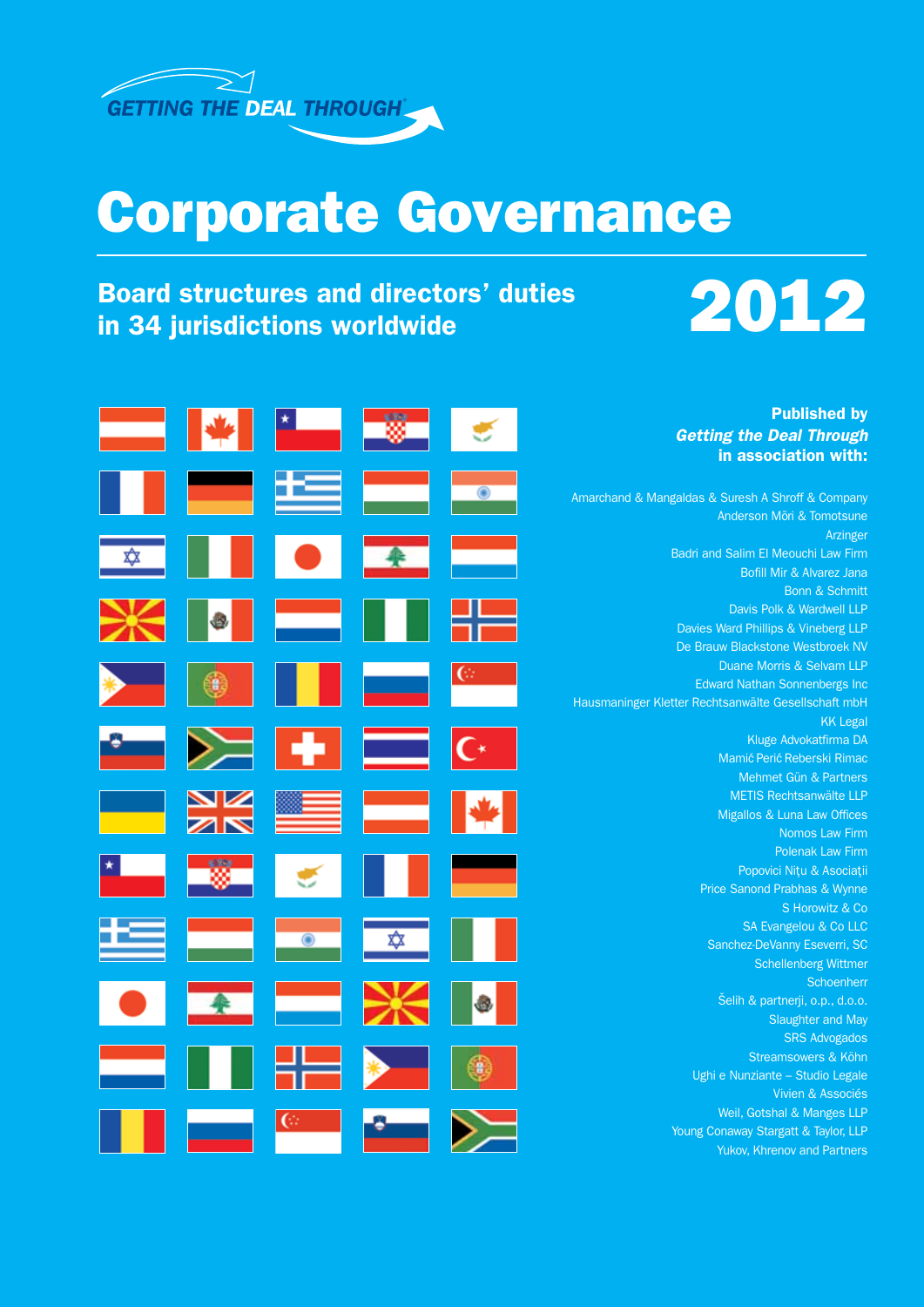|  | <b>GETTING THE DEAL THROUGH®</b> |
|--|----------------------------------|

### Corporate Governance 2012

Contributing editors Ira Millstein and Holly Gregory Weil Gotshal & Manges LLP

Business development managers Alan Lee George Ingledew Robyn Hetherington Dan White

Marketing managers Ellie Notley Alice Hazard

Marketing assistants William Bentley

Admin assistant Megan Friedman

Marketing manager (subscriptions) Rachel Nurse *Subscriptions@ GettingTheDealThrough.com*

Assistant editor Adam Myers

Editorial assistant Lydia Gerges

Senior production editor Jonathan Cowie

Chief subeditor Jonathan Allen

Subeditors Davet Hyland Caroline Rawson

Editor-in-chief Callum Campbell

Publisher Richard Davey

| <b>Corporate Governance 2012</b>        |
|-----------------------------------------|
| Published by                            |
| Law Business Research Ltd               |
| 87 Lancaster Road                       |
| London, W11 100, UK                     |
| Tel: +44 20 7908 1188                   |
| Fax: +44 20 7229 6910                   |
| <b>C</b> Law Business Research Ltd 2012 |
| No photocopying: copyright licences     |
| do not apply.                           |
| <b>ISSN 1476-8127</b>                   |

The information provided in this<br>publication is general and may not apply<br>in a specific situation. Legal advice should<br>always be sought before taking any legal<br>action based on the information provided.<br>This information is

Printed and distributed by Tel: 0844 2480 112



| Global Overview Arthur Golden, Thomas Reid and Sapna Dutta Davis Polk & Wardwell LLP                | З   |
|-----------------------------------------------------------------------------------------------------|-----|
| <b>Austria</b> Robert Bachner and Mark Kletter Schoenherr and                                       |     |
| Hausmaninger Kletter Rechtsanwälte Gesellschaft mbH                                                 | 9   |
| <b>Canada</b> Carol Hansell Davies Ward Phillips & Vineberg LLP                                     | 17  |
| <b>Chile</b> Rony Zimerman and Nicolás Espina Bofill Mir & Alvarez Jana                             | 24  |
| <b>Croatia</b> Natalija Perić Mamić Perić Reberski Rimac                                            | 30  |
| <b>Cyprus</b> Spyros Evangelou and Michael Tsikouris SA Evangelou & Co LLC                          | 35  |
| <b>France</b> Bernard Laurent-Bellue and Emmanuel Chauvet Vivien & Associés                         | 43  |
| Germany Lars Friske, Bernhard Maluch and Andreas Rasner METIS Rechtsanwälte LLP                     | 52  |
| Greece George Chatzigiannakis and Maria Vastaroucha Nomos Law Firm                                  | 61  |
| Hungary Zoltán Kató and Gyula Kőrösy KK Legal                                                       | 68  |
| <b>India</b> Vineet Bansal Amarchand & Mangaldas & Suresh A Shroff & Company                        | 74  |
| <b>Israel</b> Amit Steinman and Guy Firer S Horowitz & Co                                           | 84  |
| Italy Fiorella Federica Alvino Ughi e Nunziante - Studio Legale                                     | 91  |
| Japan Takeshi Watanabe Anderson Mori & Tomotsune                                                    | 98  |
| Lebanon Chadia El Meouchi and Samia El Meouchi Badri and Salim El Meouchi Law Firm                  | 104 |
| Luxembourg Alex Schmitt and Phillip Moessner Bonn & Schmitt                                         | 116 |
| Macedonia Kristijan Polenak and Tatjana Siskovska Polenak Law Firm                                  | 121 |
| Mexico Cristina Sanchez Vebber, Daniel Maldonado Alcantara and Cecilia Curiel Piña                  |     |
| Sanchez-DeVanny Eseverri, SC                                                                        | 131 |
| <b>Netherlands</b> Bernard Roelvink and Michael Schouten De Brauw Blackstone Westbroek NV           | 137 |
| Nigeria Tamuno Atekebo, Otome Okolo and Omolayo Longe Streamsowers & Köhn                           | 145 |
| Norway Atle Degré, Naja Dannow and Linn Hoel Ringvoll Kluge Advokatfirma DA                         | 153 |
| <b>Philippines</b> Barbara Anne C Migallos Migallos & Luna Law Offices                              | 162 |
| <b>Portugal Paulo Bandeira SRS Advogados</b>                                                        | 169 |
| <b>Romania</b> Florian Nitu and Alexandru Ambrozie Popovici Nitu & Asociații                        | 176 |
| <b>Russia</b> Alexander Khrenov and Zinaida Zaharova Yukov, Khrenov and Partners                    | 183 |
| <b>Singapore</b> Leon Yee Duane Morris & Selvam LLP                                                 | 190 |
| Slovenia Nina Šelih, Mia Kalaš and Tjaša Lahovnik Šelih & partnerji, o.p., d.o.o.                   | 198 |
| <b>South Africa</b> Mohamed Sajid Darsot and Anli Dowling Edward Nathan Sonnenbergs Inc             | 205 |
| <b>Switzerland</b> Lorenzo Olgiati Schellenberg Wittmer                                             | 214 |
| <b>Thailand</b> Andrew Wynne and Poosit Luengruengtip Price Sanond Prabhas & Wynne                  | 222 |
| Turkey Serra Başoğlu Gürkaynak, Begüm Yavuzdoğan and Selcen Yalçın Mehmet Gün & Partners            | 229 |
| <b>Ukraine</b> Maksym Cherkasenko and Lada Zhurbelyuk Arzinger                                      | 237 |
| <b>United Kingdom</b> Simon Robinson Slaughter and May                                              | 245 |
| <b>United States</b> Holly J Gregory and Rebecca C Grapsas Weil, Gotshal & Manges LLP               | 269 |
| United States, Delaware Rolin P Bissell and Elena C Norman Young Conaway Stargatt & Taylor, LLP 282 |     |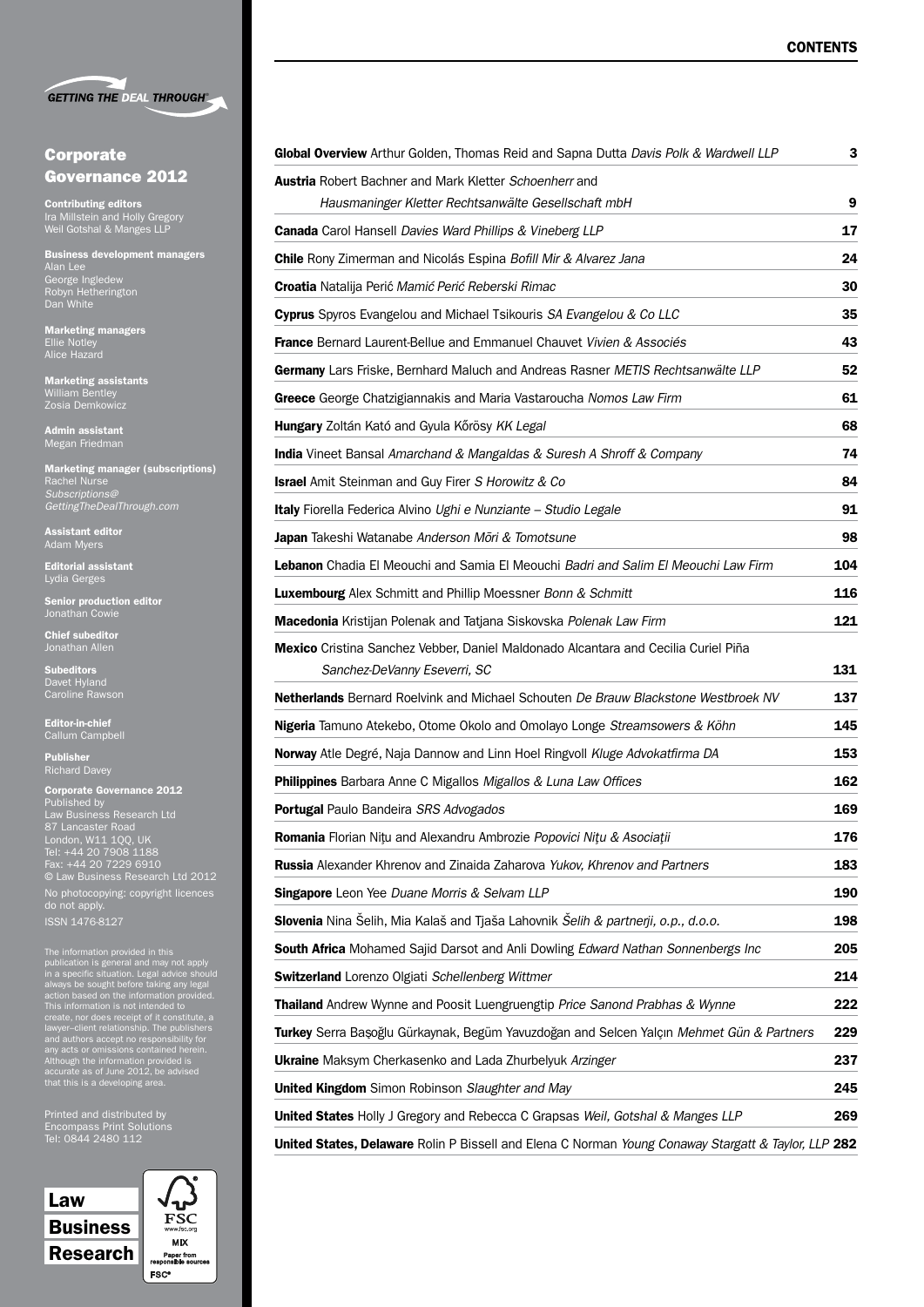# United States, Delaware

### Rolin P Bissell and Elena C Norman

Young Conaway Stargatt & Taylor, LLP

#### Sources of corporate governance rules and practices

#### 1 Primary sources of law, regulation and practice

What are the primary sources of law, regulation and practice relating to corporate governance?

The primary sources of Delaware law concerning corporate governance are the Delaware General Corporation Law (DGCL) and the large judge-made body of law relating to the fiduciary duties of directors of corporations and the rights of shareholders that has been promulgated by the Delaware Court of Chancery (a court that specialises in business disputes) and the Delaware Supreme Court (Delaware's appellate court of last resort). Delaware corporation law is also influenced by US federal securities laws (chiefly the Securities Act of 1933 and the Securities Exchange Act of 1934), particularly the proxy rules concerning the information a corporation must provide to shareholders in connection with the election of directors or a shareholder vote on a transaction, such as a merger. In addition, exchange listing standards are not a part of Delaware law, but are influential on issues such as requirements concerning director independence and board composition.

The government agencies responsible for formulating and enforcing corporate governance law in Delaware are the Delaware Court of Chancery and the Delaware Supreme Court. In addition, the DGCL is promulgated by the Delaware State Legislature and signed by the Governor of Delaware. The DGCL is reviewed periodically by the Corporate Council of the Delaware State Bar Association, which makes annual recommendations to the Delaware State Legislature concerning amendments to the DGCL. In making these recommendations, the Corporate Council receives input from the corporate bar (both in and outside of Delaware), shareholder activist groups, proxy advisory firms, and academics. Notably, since 2010, the Division of Corporate Finance of the Securities Exchange Commission (the SEC) has retained a Delaware-based law professor to serve as senior special counsel of the Office of Chief Counsel, to advise the SEC on areas where federal securities law and Delaware corporation law intersect. In addition, Delaware has established a protocol by which the SEC can certify questions of Delaware corporation law to the Delaware Supreme Court for review.

#### 2 Responsible entities

What are the primary government agencies or other entities responsible for making such rules and enforcing them? Are there any well-known shareholder activist groups or proxy advisory firms whose views are often considered?

For a typical publicly traded Delaware corporation, the by-laws of the corporation will provide that a nominating committee of the board of directors nominates directors for annual election by the shareholders. In addition, shareholders have a common law right to nominate directors, but that right may be subject to reasonable

procedural limitations as to timing and information that must be provided concerning a nominee's qualifications to serve as a director. Procedural limitations on the shareholders' right to nominate directors are typically set forth in 'advance notice by-laws' that require the nominating shareholder to make the nomination and provide information about the nominee several months in advance of a corporation's annual meeting to elect directors. Section 112 of the DGCL permits a corporation to adopt a by-law that requires the corporation to include information concerning directors nominated by shareholders in the corporation's proxy solicitation materials. Section 113 permits a corporation to adopt a by-law providing for the reimbursement by the corporation of expense incurred by a shareholder in soliciting proxies in connection with the election of directors.

Under section 141(k), a director or the entire board of directors may be removed, with or without cause, by the holders of the majority of the shares entitled to vote at an election of directors, except when the corporation's certificate of incorporation provides otherwise, such the existence of a classified board (sometimes called a 'staggered board').

#### The rights and equitable treatment of shareholders

#### 3 Shareholder powers

What powers do shareholders have to appoint or remove directors or require the board to pursue a particular course of action?

Corporate governance under Delaware law is director-centric. Shareholders have the right to elect directors, but shareholders do not have the power to require the board to pursue a particular course of action. Under section 141 of the DGCL, the board of directors of a Delaware corporation has the power to manage the affairs of the corporation, and may not abdicate this duty. Under the business judgement rule, Delaware courts will show great deference to a board's decisions. Nonetheless, in certain situations Delaware courts will subject a board to enhanced scrutiny. For example, when a target board responds to a proposed M&A transaction, particularly a hostile one, the courts review the defensive manoeuvres the target has employed to see whether those defensive manoeuvres are both reasonable and proportionate responses to a reasonably perceived threat to corporate policy under *Unocal v Mesa Petroleum*, 493 A.2d 946 (Del. 1985). When a company has embarked on a transaction that has made a change of control inevitable (whether on its own initiative or in response to an unsolicited offer), the board must seek to get 'the best price reasonably available' for the shareholders under *Revlon, Inc v MacAndrews & Forbes Holdings, Inc*, 506 A.2d 173 (Del. 1986). In general, Delaware companies are under no obligation to sell themselves and are free to 'just say no' to unwanted suitors. But under *Revlon*, once a change of control becomes inevitable, the directors are transformed into the auctioneers of the company. As described in question 8, conflict transactions are subject to an entire fairness review.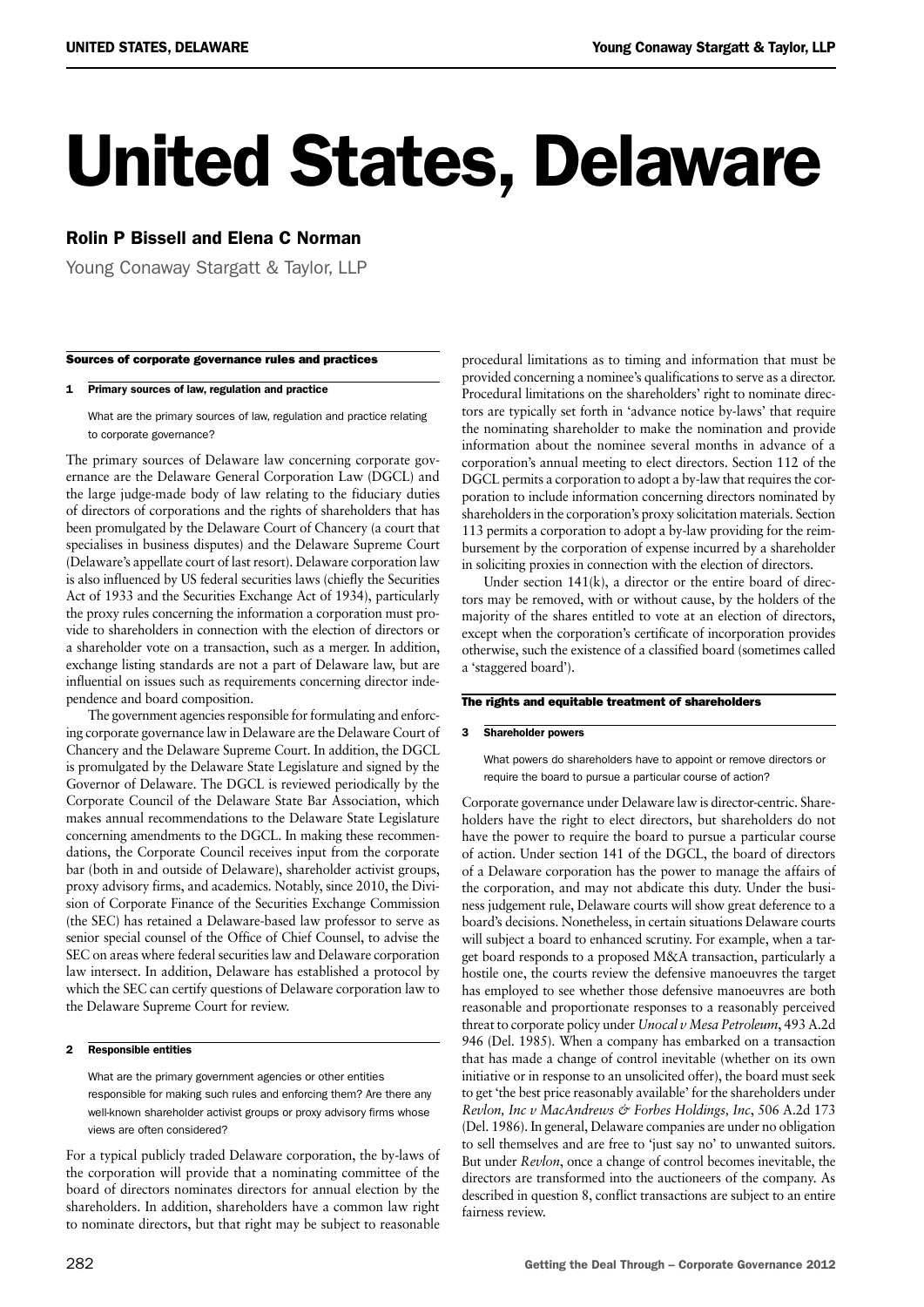Shareholder approval is required for certain fundamental transactions, such as amendment of a corporation's certificate of incorporation (section 242), mergers (section 251), a sale of substantially all of the corporation's assets (section 271), or dissolution (section 275). But these actions must first be initiated by the board. Although shareholders can through shareholder-enacted by-laws regulate the process and procedures through which a board acts, they may not enact by-laws that mandate how a board should decide specific substantive business decisions. For example, shareholders have enacted by-laws requiring unanimous board attendance and board approval for any board action, and unanimous ratification of any committee action. By contrast, a shareholder-proposed by-law purporting to limit a board's power to adopt or continue a shareholder rights plan (a 'poison pill'), would likely infringe upon a board's power to manage the affairs of the corporation. A board may not abdicate, contract away, or be stripped of, its obligation to exercise its fiduciary duties. *CA, Inc v AFSCME*, 953 A.2d 227, 238-240 (Del. 2008).

#### 4 Shareholder decisions

What decisions must be reserved to the shareholders? What matters are required to be subject to a non-binding shareholder vote?

Under Delaware law, the only decisions reserved to the shareholders are the election of directors, approval of certain fundamental transactions (see question 3), and the enactment of by-laws (section 109). Delaware law does not address non-binding shareholder votes. Members of the Delaware courts have expressed their skepticism about non-binding shareholder resolution, noting they are a creature of federal securities regulation (Rule 14a-8) and have no statutory or common law basis under Delaware corporation law. See, for example, Leo E Strine, Jr, Vice Chancellor, Delaware Court of Chancery, SEC Roundtable Discussion on Proposals for Shareholders (25 May 2007) (transcript available at www.sec.gov/news/ openmeetings/2007/openmtg\_trans052507.pdf). Publicly traded Delaware corporations are subject to the requirement under section 14A of the Exchange Act requiring a non-binding vote on say on pay.

#### 5 Disproportionate voting rights

To what extent are disproportionate voting rights or limits on the exercise of voting rights allowed?

The DGCL allows disproportionate voting rights including stock with limited or no voting rights. Under section 212, each shareholder is entitled to one vote per share of capital stock held by that shareholder, but disproportionate voting rights may be set forth in a corporation's certificate of incorporation (section 102), or for preferred stock in a certificate of designation (section 151(g)). The certificate of incorporation may permit class voting on issues as well.

#### 6 Shareholders' meetings and voting

Are there any special requirements for shareholders to participate in general meetings of shareholders or to vote?

Under the DGCL, there are no special requirements for shareholders to participate in general meetings of shareholders or to vote in those meetings. Section 213 requires that a board of directors set a record date for shareholder entitled to vote at a meeting of no more than 60 days, no less than 10 days before the date of the meeting. All shareholders of record as of the date of the record date who are entitled to vote on an issue may vote on that issue without meeting any special requirements.

#### 7 Shareholders and the board

Are shareholders able to require meetings of shareholders to be convened, resolutions to be put to shareholders against the wishes of the board or the board to circulate statements by dissident shareholders?

Under section 211 of the DGCL, Delaware corporations are required to hold an annual meeting of shareholders for the purpose of electing directors. The shareholders may sue to compel an annual meeting of shareholders if one has not occurred for 13 months since the last annual meeting. Under section 212(d), a corporation may allow special meetings of shareholders to be called by the board of directors or by others authorised in the certificate of incorporation or by-laws. Without authorisation in the certificate of incorporation or by-laws, shareholders have no power to call a special meeting. By-laws often give shareholders the right to call special meetings, but condition that right by requiring a certain percentage of shareholders to call the meeting and requiring advance notice of the meeting and the issues to be considered at the meeting.

Shareholders may put resolutions to shareholders against the wishes of the board, but that power is typically limited by advance notice by-laws that require shareholders to give advance notice of resolutions in their content so the board may consider their presentation to the other shareholders. In addition, shareholders are free to conduct proxy contests at their own expense, although under section 113, a Delaware corporation's by-laws may provide for reimbursement of proxy expenses under certain conditions.

#### 8 Controlling shareholders' duties

Do controlling shareholders owe duties to the company or to noncontrolling shareholders? If so, can an enforcement action against controlling shareholders for breach of these duties be brought?

Under Delaware law, controlling shareholders owe a fiduciary duty of loyalty to minority shareholders not to use their power to control the corporation to extract benefits from the corporation at the expense of the corporation's minority shareholders. These duties typically arise when a controlling shareholder stands on both sides of a transaction with the corporation, the classic case being a freezeout merger in which the controlling shareholder seeks to buy out the minority shareholders. See, for example, *Kahn v Lynch*, 638 A.2d 1110 (Del. 1994). In reviewing a conflict transaction between a controlling shareholder and a corporation, Delaware courts apply the entire fairness standard to determine whether the transaction is a product of a fair process and results in a fair price being paid to the minority. The controlling shareholder can shift the burden of proving entire fairness to the minority shareholders challenging a freeze-out transaction if the transaction is recommended by a disinterested and independent special committee of the board and approved by shareholders in a non-waivable vote of the majority of all the minority shareholders. In other types of conflict transactions, the use of procedural protections may provide a basis for more deferential review of the transaction under the business judgement rule. A controlling shareholder's decision when and for how much to sell shares or how to vote their shares are not subject to challenge outside the context of a conflict transaction.

A corporation may bring legal action against the controlling shareholder for a breach of fiduciary duties if the breach has injured the corporation.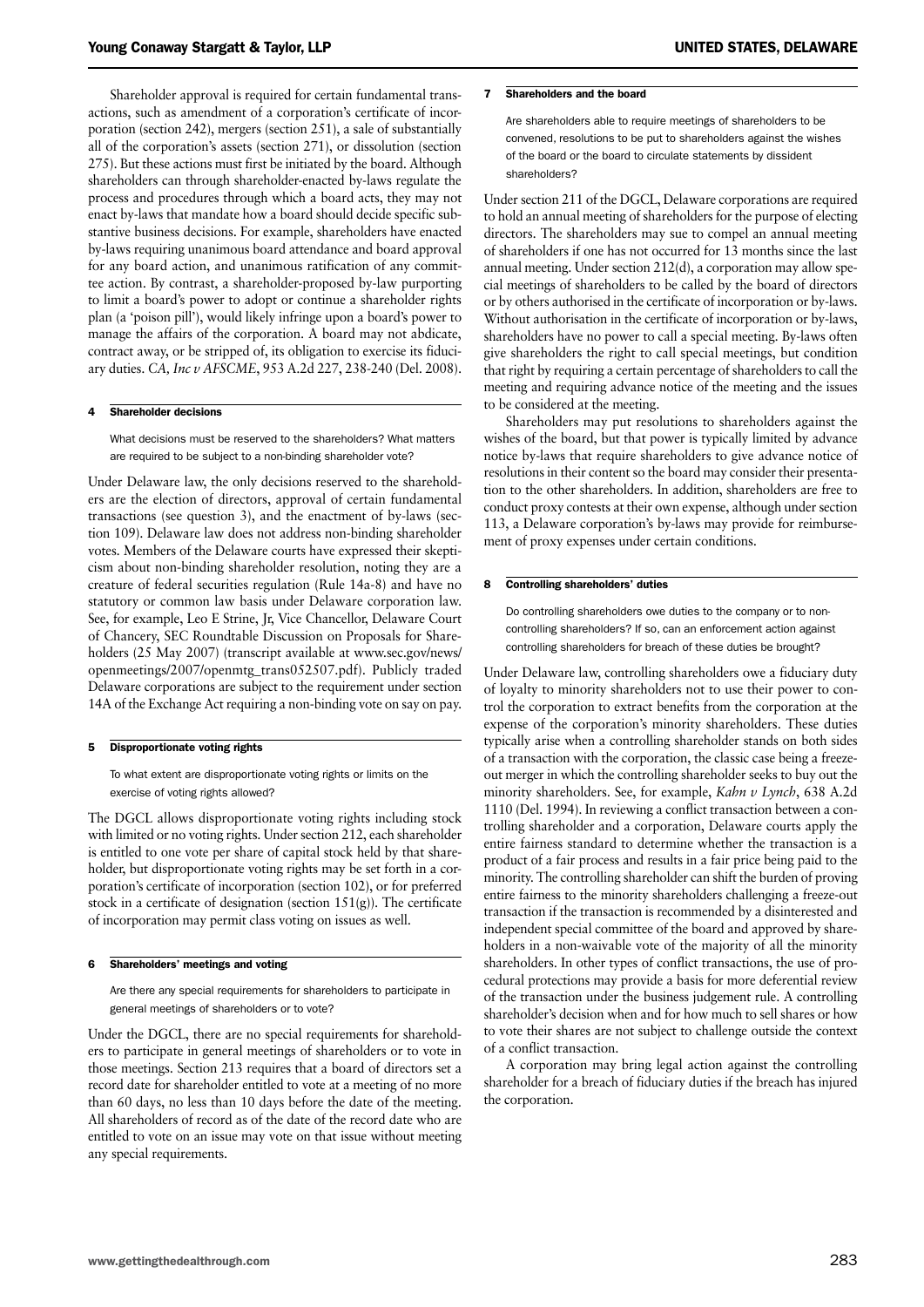#### 9 Shareholder responsibility

Can shareholders ever be held responsible for the acts or omissions of the company?

In general, shareholders are not responsible for the acts or omissions of the corporation. The exceptions being that, under section 174(c) of the DGCL, a shareholder may be required to return an unlawful dividend if the shareholder knew the dividend was unlawful at the time the shareholder received it, and under section 325, a shareholder may be sued for the debts of a corporation if the complaint sets forth a valid claim against the corporation and a basis on which the plaintiff will establish the personal liability of the shareholder. A claim under section 325 cannot be brought against a shareholder until judgment has been entered against the corporation and the plaintiff has been unable to execute on the judgment against the corporation. Shareholders can be secondarily liable for the acts or omissions of the corporation under theories of agency, aiding and abetting or conspiracy. Delaware courts show great respect for the corporate form and will entertain applications to pierce the corporate veil or use theories of alter ego to hold shareholders liable for the wrongs of the corporation in only the most extreme cases.

#### Corporate control

#### 10 Anti-takeover devices

Are anti-takeover devices permitted?

Delaware law allows several structural defenses to unsolicited or hostile transactions.

Section 141(d) of the DGCL permits a corporation to have a staggered board of up to three classes of directors. Because it can take three years to unseat a staggered board, this structure makes an attempt to replace the directors of the target board with individuals nominated by the acquirer more difficult and time-consuming.

Section 203, the so-called 'control share' statute, regulates certain business combinations with 'interested stockholders'. The statute was enacted to balance between the benefits of unfettered market for corporate shares and the need to limit abusive takeover tactics. Unless a corporation opts out of section 203, business combinations between a public corporation and a shareholder of a large percentage of its shares (15 per cent or more) are subject to high voting requirements (66 per cent of the disinterested shares) for a period of three years subsequent to the interested shareholder achieving that status. Although section 203 has exceptions that hostile acquirer can potentially satisfy, it provides an effective means for a target to slow down the hostile acquirer.

Delaware law also permits corporations to adopt shareholders' rights plans (also known as the 'poison pill'). The poison pill grants shareholders of the target corporation special rights to purchase or sell securities under favourable or preferential conditions in the midst or as the result of a hostile takeover. The poison pill has been held to serve the legitimate purpose of giving the board issuing the rights the leverage to prevent transactions it does not favour by diluting the buying proponent's interest. The typical pill sets a threshold (typically a 10 to 20 per cent ownership stake) beyond which the potential acquirer will be subject to substantial dilution.

Delaware corporations may enact advance notice by-laws that require shareholders to give notice in advance of a meeting of their intention to nominate directors or submit proposals to a shareholder vote. Advance notice by-laws typically require that notice be given 30 to 60 days in advance of the meeting and they often require shareholders to provide detailed information concerning the proposed nomination or proposal the shareholder wishes to submit to a vote. The purpose of an advance notice by-law is to permit orderly solicitation of votes in advance of a meeting. But such by-laws often serve as a procedural hurdle to the shareholders' right to nominate candidates for director.

May the board be permitted to issue new shares without shareholder approval? Do shareholders have pre-emptive rights to acquire newly issued shares?

Under section 161 of the DGCL, the board of directors has the power to issue shares previously authorised in a corporation's certificate of incorporation (section  $102(a)(4)$ ) without further shareholder approval. Under section 102(b)(3), shareholders do not have preemptive rights to acquire newly issued shares unless those preemptive rights are specifically set forth in the certificate of incorporation.

#### 12 Restrictions on the transfer of fully paid shares

Are restrictions on the transfer of fully paid shares permitted, and if so what restrictions are commonly adopted?

Section 202 of the DGCL permits a corporation to restrict transfer of its securities. This includes restrictions on the amount of a corporation's securities that can be held by a person or a group of persons. Restrictions on transfer must be in writing and may be included in the certificate of incorporation, by-laws, or an agreement among the shareholders of the corporation. In addition, restrictions on transfer must be noted conspicuously on the certificates representing those shares or by notice for uncertificated shares. Restrictions on the transfer of shares are more typical found in closely held corporations than with publicly traded corporations. However, publicly traded corporations that make stock grants to employees, officers or directors as part of executive compensation frequently subject those shares to transfer restrictions.

#### 13 Compulsory repurchase rules

Are compulsory share repurchase rules allowed? Can they be made mandatory in certain circumstances?

A corporation may adopt compulsory share repurchase rules, but it is not typical for publicly traded corporations to do so with its common stock. Under Sections 160 and 151(b) of the DGCL, a corporation may include the right to compel 'redemption' of its shares and the terms of the redemption in its certificate of incorporation. A corporation may not make a redemption if it will impair the corporation's capital. There are also equitable limits on redemption to prevent a corporation from using redemptions to eliminate dissident shareholders or entrench incumbent directors and management. But under *Unocal* (discussed in question 3), a protective redemption may be a reasonable and proportionate response to a threat to corporate policy.

#### 14 Dissenters' rights

Do shareholders have appraisal rights?

Section 262 of the DGCL sets forth a shareholder's appraisal rights in a merger in which the shareholder is being cashed out of the target. No appraisal rights are available in a merger in which the consideration is exclusively stock. Appraisal is available in mergers in which the consideration is mixed between stock and cash. Because shareholder approval is not required in the context of a tender offer, no appraisal rights are available in a tender offer. In an appraisal proceeding, the stockholder is entitled to its pro rata share of the going-concern value of the entity, which has been interpreted as the shareholder's proportionate share in the value of the entity exclusive of any synergies created by the merger. Delaware also allows a quasiappraisal remedy when material facts relating to the shareholder's determination of whether to accept the merger consideration or seek statutory appraisal were not disclosed. Provided disclosure was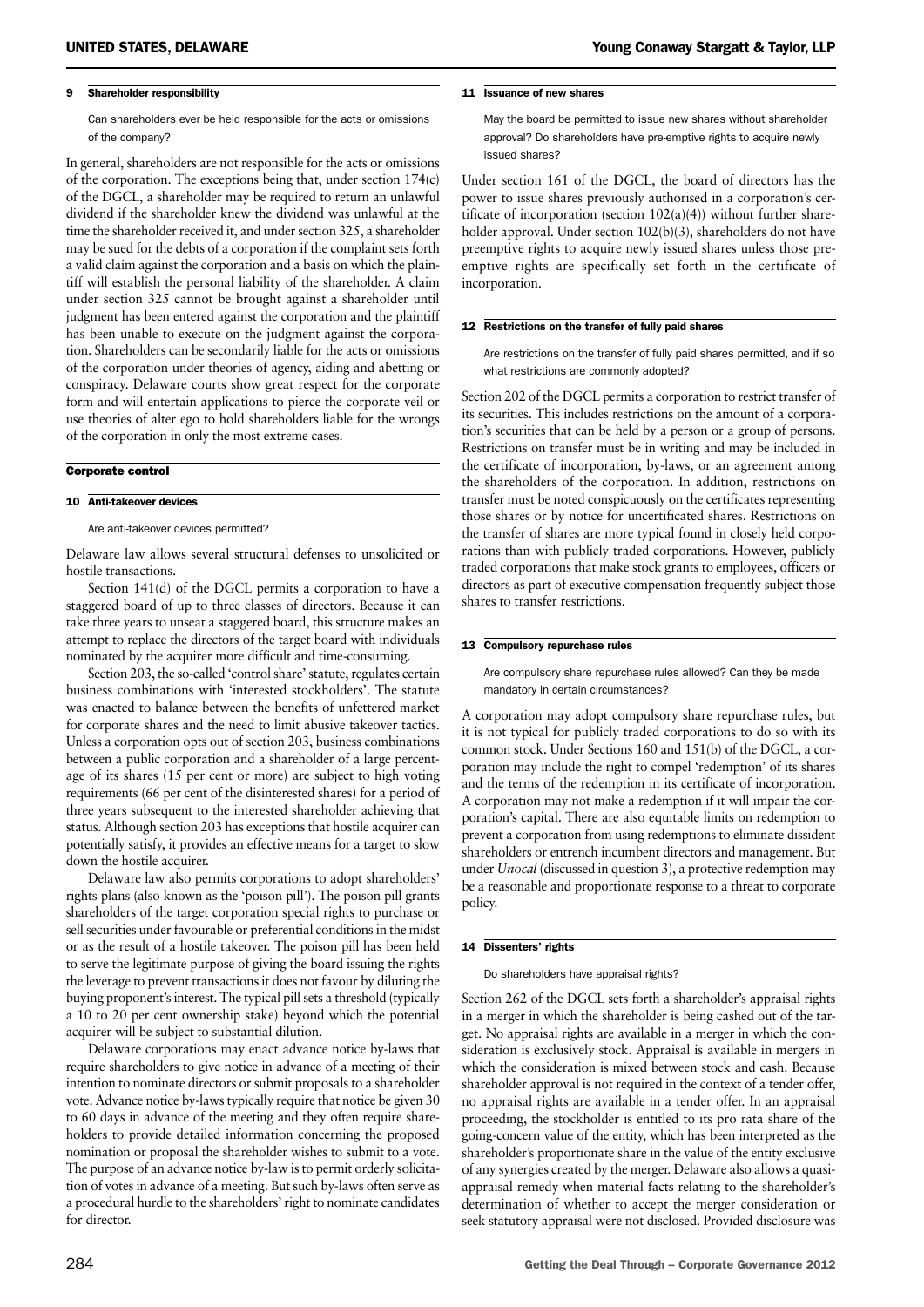insufficient, minority stockholders who did not pursue appraisal are entitled to pursue a quasi-appraisal class action to recover the difference between judicially determined fair value and the merger price.

#### The responsibilities of the board (supervisory)

#### 15 Board structure

Is the predominant board structure for listed companies best categorised as one-tier or two-tier?

The predominant board structure for listed corporations is a onetier board. Section 141(d) of the DGCL permits that a corporation's certificate of incorporation or by-laws may provide a board to be divided into one, two or three classes, a so-called classified board. These classes are typically used to create a 'staggered' board, a board in which the three classes of directors will have staggered terms, making it impossible to unseat the entire board in a single annual election. Section 141(d) also permits the creating of classes of directors with different voting powers, but that structure is virtually unknown with listed corporations.

#### 16 Board's legal responsibilities

What are the board's primary legal responsibilities?

As set forth in section 141(a) of the DGCL, the board's primary legal responsibilities are to 'manage' the 'business and affairs' of the corporation. This includes: a fiduciary duty to act with due care – making decisions on an informed and advised basis, and a fiduciary duty of loyalty that a director will act in the interest of the corporation and not for personal interests and that a director will act in good faith. The duty of loyalty has been interpreted to include a duty of oversight that requires directors to take steps that the corporation has reasonable internal controls and oversight mechanisms to inform the board of material risk. *Stone v Ritter*, 911 A.2d 362 (Del. 2006).

#### 17 Board obligees

Whom does the board represent and to whom does it owe legal duties?

Under Delaware law, the board represents and owes legal duties to the corporation and the shareholders of the corporation. The board of a solvent corporation does not owe duties to a corporation's creditors or preferred stockholders, except for those duties for which the parties have specifically contracted. When a corporation enters the 'vicinity of insolvency', the fiduciary duty that the board owes to the corporation may encompass creditors as well.

#### 18 Enforcement action against directors

Can an enforcement action against directors be brought by, or on behalf of, those to whom duties are owed?

Enforcement action against the directors may be brought by the corporation itself. In addition, the shareholders of a corporation may bring an action derivatively on behalf of the corporation against directors for wrongs that have caused injury to the corporation and shareholders may sue individually or as a class for direct injuries to them as shareholders.

#### 19 Care and prudence

Do the board's duties include a care or prudence element?

A board's duties include a duty of care that requires a director to make decisions on an informed and advised basis. The standard of care owed under the duty of care is gross negligence. Under section

102(b)(7) of the DGCL, a corporation's certificate of incorporation may eliminate or limit a director's liability for monetary damages for breaches of the duty of care.

#### 20 Board member duties

To what extent do the duties of individual members of the board differ?

The individual members of the board have the same duties and theoretically these duties do not differ from board member to board member. However, in connection with the board's duty of care, different levels of skill and experience may affect whether a director has met that duty. In particular, it has been suggested that a sophisticated director may have greater difficulty in meeting the duty of care in some circumstances. For example, section 141(e) of the DGCL allows a member of a board to rely in good faith as to matters the board member reasonably believes are within another person's professional or expert competence and who have been selected with reasonable care by or on behalf of the corporation. A director who is highly sophisticated in financial affairs (perhaps from past experience as a banker) or legal matters (due to legal training) may possess skill or knowledge that makes reasonable reliance upon expert opinion in his own area of expertise unreasonable, even though it would be reasonable for a board member without professional training to rely on that expert.

#### 21 Delegation of board responsibilities

To what extent can the board delegate responsibilities to management, a board committee or board members, or other persons?

A board can make delegations of responsibilities to management, a board committee, or board members. Those delegations must be expressed either through the certificate of incorporation (sometimes called the 'charter'), by-laws or board resolution.

#### 22 Non-executive and independent directors

Is there a minimum number of 'non-executive' or 'independent' directors required by law, regulation or listing requirement? If so, what is the definition of 'non-executive' and 'independent' directors and how do their responsibilities differ from executive directors?

Delaware law does not require that there be a minimum number of 'non-executive' or 'independent' directors. For public companies, this is subject to federal securities law and the listing requirements for certain exchanges.

#### 23 Board composition

Are there criteria that individual directors or the board as a whole must fulfil? Are there any disclosure requirements relating to board composition?

Delaware law does not impose any board composition requirements. The disclosure requirements relating to board composition are a matter of federal securities law and exchange listing requirements.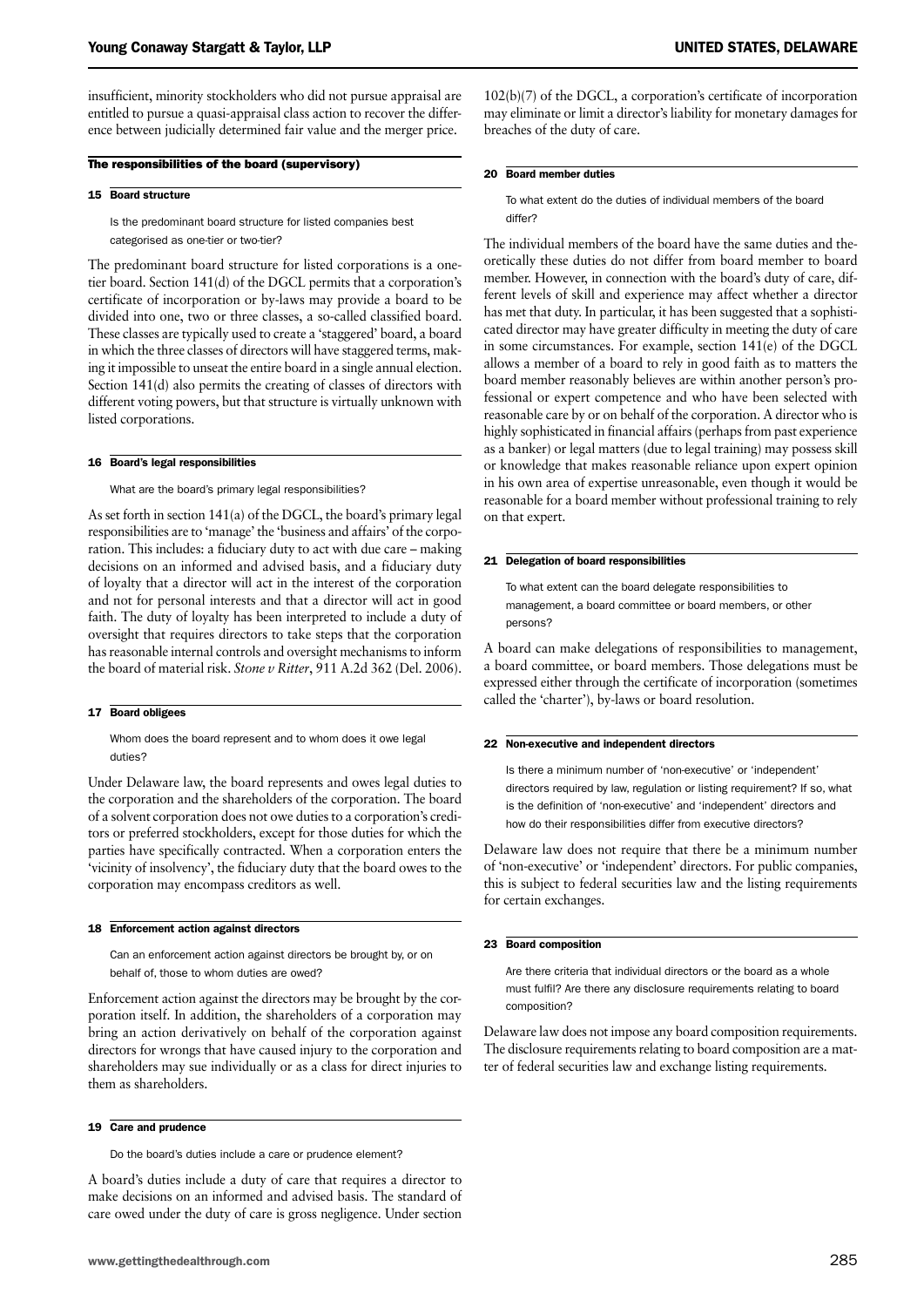#### Update and trends

The most significant trend affecting the corporate governance of Delaware corporations in the last year is increased sensitivity by the Delaware courts to conflicts of interest of financial advisers to boards. The central principle of corporate governance under Delaware law is the primacy of the board of directors in corporate decisionmaking. The director-centric approach is reflected in the business judgement rule, under which Delaware's courts have typically deferred to the decisions of an informed, advised and unconflicted board. Shareholders' protections have come from their ability to elect directors and to challenge breaches of the fiduciary duties of care and loyalty, especially breaches that involve a conflict of interest and lack of independence affecting the board.

In the past year, the Delaware courts have been highly critical of financial advisers who have conflicts of interest. Delaware courts have 'examined banker conflicts closely to determine whether they tainted the directors' process'. *In re Del Monte Foods Co S'holders Litig.*, 25 A.3d 813, 832 (Del. Ch. 2011) (preliminarily enjoining for 20 days a sale to a third-party acquirer where the target board failed to adequately oversee a self-interested investment banker's role in the sale process). Of particular concern are situations where the banker's conflicts were disclosed to the board and questions as to whether the board reasonably could rely on the banker's expert advice despite the alleged conflict. Id. at 836. Related to this trend is a requirement that proxy statements disclose any contingent compensation payable to the target's financial adviser and employment opportunities offered by

#### 24 Board leadership

Do law, regulation, listing rules or practice require separation of the functions of board chairman and CEO? If flexibility on board leadership is allowed, what is generally recognised as best practice and what is the common practice?

Delaware law does not require separation (or joining) of the functions of board chair and CEO. There is disagreement about what is best practice. Common practice remains for the CEO to be the board chair, but an increasing number of corporations have separated the functions.

#### 25 Board committees

What board committees are mandatory? What board committees are allowed? Are there mandatory requirements for committee composition?

Delaware law does not make any board committees mandatory, but section 141(c) of the DGCL permits the formation of board committees for functions. A committee cannot approve or recommend any action for which the DGCL requires a shareholder vote (eg, merger, sale of all the assets, dissolution) or adopt, amend or repeal any by-law. A committee's power to declare dividends or issue preferred stock will depend on when the corporation was incorporated. There are not mandatory requirements for committee composition in terms of independence, financial literacy or expertise. For public companies, this is the subject of federal securities law and listing requirements for certain exchanges.

#### 26 Board meetings

Is a minimum or set number of board meetings per year required by law, regulation or listing requirement?

There is no minimum or set number of board meetings per year required by Delaware law. A corporation's by-laws may provide for the number and frequency of meetings.

and acquired to the target's CEO. *In re Atheros Communs, Inc S'holder Litig.*, 2011 Del. Ch. LEXIS 36 (Del. Ch. 4 March 2011).

In addition, Delaware courts have taken a hard look at special committees and other methods used to sterilise potential conflicts. In particular, in *In re S Peru Copper Corp S'holder Deriv. Litig.*, 30 A.3d 60 (Del Ch. 14 October 2011), the Court of Chancery was highly critical of a special committee of independent directors established by the board of Southern Peru Copper to evaluate a transaction proposed by its controlling stockholder, the Groupo Mexico. Because the court found that the special committee was not 'well-functioning' and passive in its dealings with the controller, Groupo Mexico, the court determined that the merger was unfair to Southern Peru and its minority stockholders and awarded \$1.347 billion in damages, the largest amount ever awarded by the Court of Chancery. Similarly, in *In re El Paso Corp S'holder Litig.*, 2012 Del. Ch. LEXIS 46 (Del. Ch. 29 February 2012), the court was highly critical of conflicts affecting the target's investment banker, Goldman Sachs, in particular its other work for the acquirer Kinder Morgan and the lead investment banker's ownership's interest in Kinder Morgan.

Accordingly, lawyers advising boards of Delaware corporations should give focused consideration to identifying potential board, management and adviser conflicts, and where conflicts are discovered take effective steps to sterilise those conflicts through the use of independent and vigorous boards, committees and advisers.

#### 27 Board practices

Is disclosure of board practices required by law, regulation or listing requirement?

Delaware law does not have a specific requirement that board practices be disclosed. However, in connection with asking for shareholder approval of a transaction, such as a merger, a corporation must disclose specific items set forth in the DGCL and directors are subject to fiduciary duties of disclosure to provide the shareholders with all information material to their decision to approve or not approve a transaction. As a result, in connection with a major transaction, it is typical for a board to disclose the number of meetings and proceedings of the board in connection with the transaction to provide background concerning the transaction in the proxy materials sent to shareholders. Failure to make adequate disclosure may provide a basis to enjoin the transaction until such time as full disclosure can be made.

#### 28 Remuneration of directors

How is remuneration of directors determined? Is there any law, regulation, listing requirement or practice that affects the remuneration of directors, the length of directors' service contracts, loans to directors or other transactions between the company and any director?

Delaware law does not limit how remuneration of directors is determined. For publicly listed Delaware corporations, remuneration decisions are subject to the disclosure requirements under the federal securities laws and the listing requirements of certain exchanges.

#### 29 Remuneration of senior management

How is the remuneration of the most senior management determined? Is there any law, regulation, listing requirement or practice that affects the remuneration of senior managers, loans to senior managers or other transactions between the company and senior managers?

Delaware law does not prescribe how remuneration of senior management is to be determined. Typically it is determined by disinterested members of a corporation's board and challenges to executive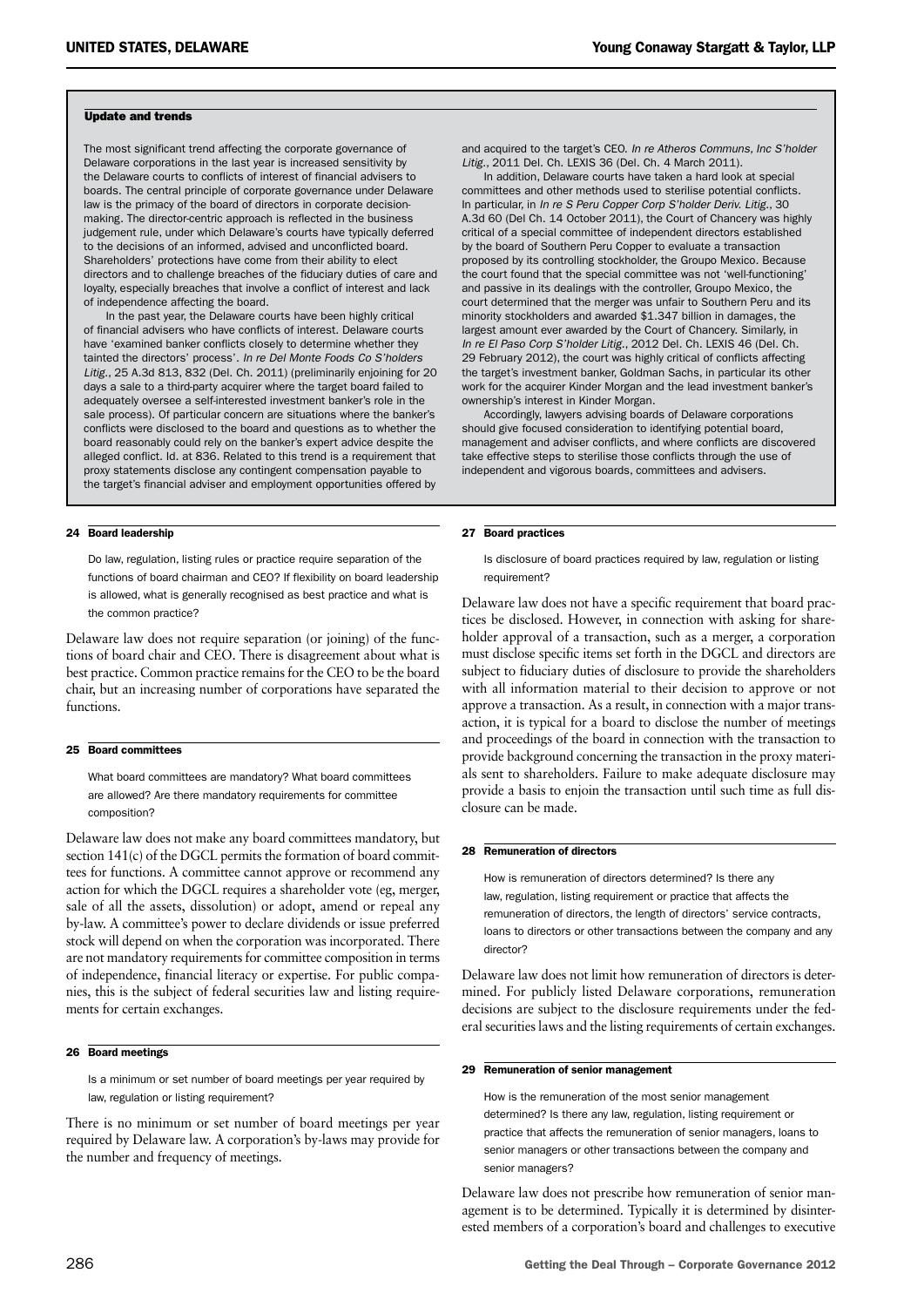compensation decisions be reviewed under the deferential business judgement rule. In addition, Delaware law does not prohibit loans to senior managers or other transactions between a corporation and senior managers. Again, these transactions are usually approved by independent and disinterested members of the corporation's board. If not, the transactions between the corporation and senior managers may be considered conflict transactions, and thus subject to review for entire fairness.

#### 30 D&O liability insurance

Is directors' and officers' liability insurance permitted or common practice? Can the company pay the premiums?

Section 145(g) of the DGCL specifically permits a corporation to purchase and maintain insurance on behalf of any person who is or was a director or officer. It is common practice for publicly traded corporations to have a directors and officers liability insurance policy. It is also common for these policies to have several coverage 'towers' or 'blocks' that provide separate pools of insurance for the corporation, the directors and officers, and others.

#### 31 Indemnification of directors and officers

Are there any constraints on the company indemnifying directors and officers in respect of liabilities incurred in their professional capacity? If not, are such indemnities common?

Sections 145(a), (b) and (c) of the DGCL give Delaware corporations broad power to indemnify directors and officers in respect of liabilities incurred in their capacity as directors and officers. Such indemnities are common and are typically set forth in a corporation's certificate of incorporation, by-laws and indemnification agreements. This generally means that any director or officer will be entitled to indemnification so long as the director or officer believes the actions he or she took were in good faith and in a manner the director reasonably believed to be in or not opposed to the best interest of the corporation. In addition, section 145(c) provides for mandatory indemnification to a director or officer for legal fees and expenses if the director or officer is successful in defense of the claim. Under section 145(e), a corporation may advance a director's or officer's legal expenses in connection with that director's or officer's defence of a claim against them. Typically, advancement is made 'mandatory' in a corporation's certificate of incorporation, by-laws or separate agreement with the director or officer.

#### 32 Exculpation of directors and officers

To what extent may companies or shareholders preclude or limit the liability of directors and officers?

Under section 102(b)(7), a corporation may eliminate its directors' liability for monetary damages related to the breaches of the duty of care. Directors cannot be exculpated for breaches of the duty of loyalty, acts or omissions not in good faith or which involve intentional misconduct of a knowing violation of law, for the improper payment of dividends, or for any transaction from which the director derived an improper, personal benefit. An exculpation provision under section 102(b)(7) must be included in the certificate of incorporation and an exculpation provision cannot eliminate or limit liability of a director for any act or omission prior to the date when the exculpation provision became effective.

#### 33 Employees

What role do employees play in corporate governance?

Under Delaware law, employees have no mandated role in the corporate governance of Delaware corporations.

#### Disclosure and transparency

#### 34 Corporate charter and by-laws

Are the corporate charter and by-laws of companies publicly available? If so, where?

The certificate of incorporation (sometimes referred to as the articles of incorporation or charter) of a Delaware corporation are publicly available through the Delaware secretary of state. Delaware corporations are not required to file their by-laws publicly. However, for publicly listed corporations, the by-laws of the corporation can typically be found as part of the corporation's filings with the SEC.

#### 35 Company information

What information must companies publicly disclose? How often must disclosure be made?

Delaware corporation law does not require extensive public disclosure through initial or annual filings. In its certificate of incorporation, a Delaware corporation is required to disclose the name of the corporation, the address of its registered office and name of its registered agent, the stock the corporation is authorised to issue and its par value, and the name and address of the incorporator. Corporations must file an annual report for the purpose of the annual



C YOUNG CONAWAY<br>AT STARGATT & TAYLOR, LLP

Attorneys at Law

1000 North King Street Tel: +302 571 6560 Rodney Square www.youngconaway.com Wilmington, DE 19801 United States

#### Rolin P Bissell **Rolin P Bissell Rolin P Bissell** Elena C Norman enorman@ycst.com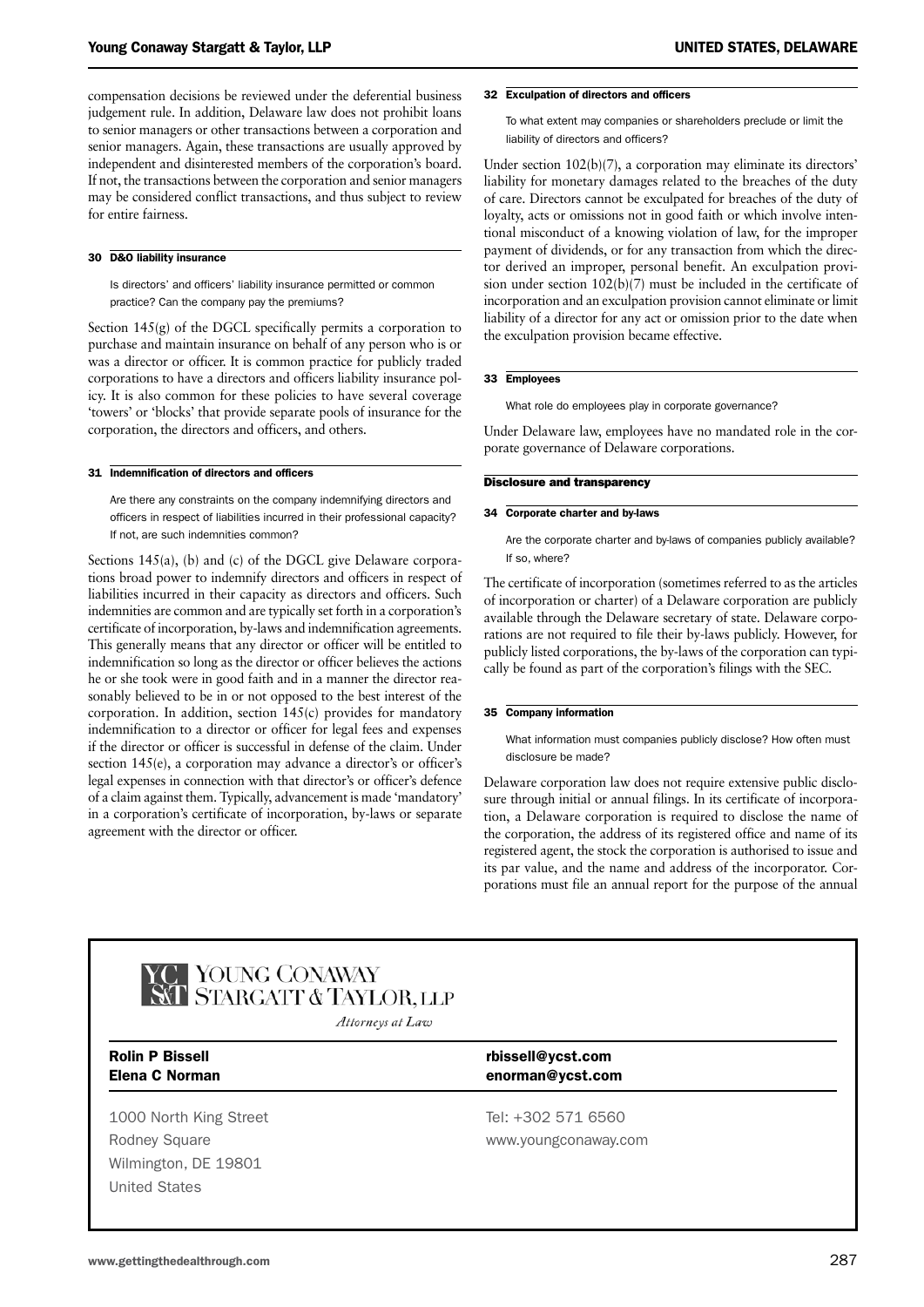franchise tax. In addition to an update to the information provided in the certificate of incorporation, an annual report sets forth the location of the corporation's principal office, the names and addresses of directors, and the name and address of the officer signing the report.

#### Hot topics

#### 36 Say-on-pay

Do shareholders have an advisory or other vote regarding executive remuneration? How frequently may they vote?

Delaware law does not provide for an advisory or other vote regarding executive remuneration. However, to the extent federal securities laws or exchange listing require advisory votes, such as say-on-pay, Delaware law does not prohibit such votes.

#### 37 Proxy solicitation

Do shareholders have the ability to nominate directors without incurring the expense of proxy solicitation?

Under section 112 of the DGCL, a Delaware corporation may provide in its by-laws procedures and conditions under which the shareholders of a Delaware corporation can have access to the corporate proxy. Under section 113, a Delaware corporation may provide in its by-laws for the reimbursement of shareholders by the corporation for expenses incurred by a shareholder in soliciting proxies in connection with an election of directors.